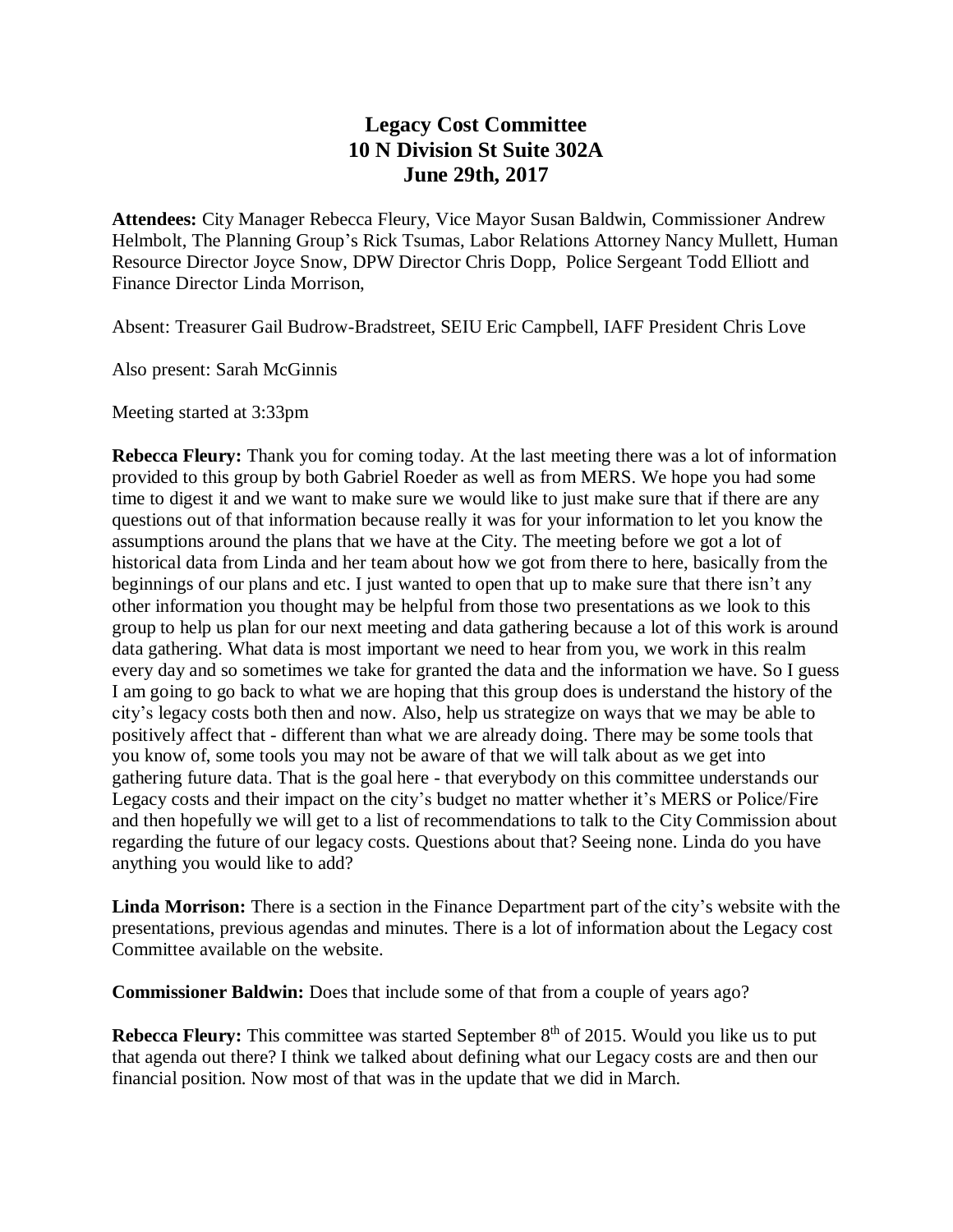**Commissioner Baldwin**: I am not sure if that won't be more confusing as I look at that material from then it's basically 2-3 years old.

**Rebecca Fleury:** So I think what we included in the March data and then the information you got from both Gabriel Roeder and MERS is going to be our most current, as of right now.

**Linda:** There wasn't a hand out from Gabriel Roeder but the MERS presentation is out there. Which is a rather lengthy document.

**Rebecca/Linda:** A lot of the Gabriel Roeder information can be found on the police/fire actuarial report which is in the Police/Fire and Finance section of the website as well.

**Rebecca Fleury:** So knowing what I just described as what our end game is. We want to make sure that what additional information would be helpful for this group for us to gather to get to that end. Because, some of the things that we are going to recommend or at least put out there for discussion it's quite a bit of work to have to gather. Some of it we have to run scenarios – can't give specific examples based on data available but we want to know what will be helpful. So we have kind of talked through this but maybe we forgot some things so we thought we would go through options for future information. So the first one is: would it be helpful to have comparisons of Legacy costs from other communities? If it's helpful, which other communities? Similar size? Similar size to us? Similar types of Legacy costs which could be different. Smaller or larger municipalities? We don't want to go out data mining if it's not going to be helpful. So is data from other communities helpful and do we only focus on those that are the size of Battle Creek or similar offerings, or both?

**Todd Elliott**: I think we need a combination of that.

**Nancy Mullet:** I don't think it should just be of similar size because one of the things that's unique to Battle Creek when it comes to Police and Fire is the type and volume of activity that they engage in is traditionally much more similar to a larger city. So when you just do by size you are comparing apples to oranges. We are a unique community. So I think when you look at it you have to include areas like Jackson, Kalamazoo, Flint or Saginaw. In addition to that, when I am negotiating contracts on behalf of the City one of the things, although not required, we always do internal comparable and externals which can be based on size. But we also started looking at - this last go around, which was helpful - is if employees leave here, where are they likely to go? Are they going to go to one of those places, west to Kalamazoo, and east to Jackson? Just looking at some of the surrounding areas just because that helps us keep in mind what the marketplace is in our Region. That might be too much stuff but if it isn't, or you want some help in collecting it, I am happy to help as we can use that data in a couple of ways.

**Commissioner Baldwin:** Well the other place for that information and comparable cities is the Upjohn Institute. They have done that economic report every year and they have a set of communities they have been watching for as long as a couple of decades. They will have comparable information but that also may be outside of Michigan. But they are similar not only in size but in their mix of industries.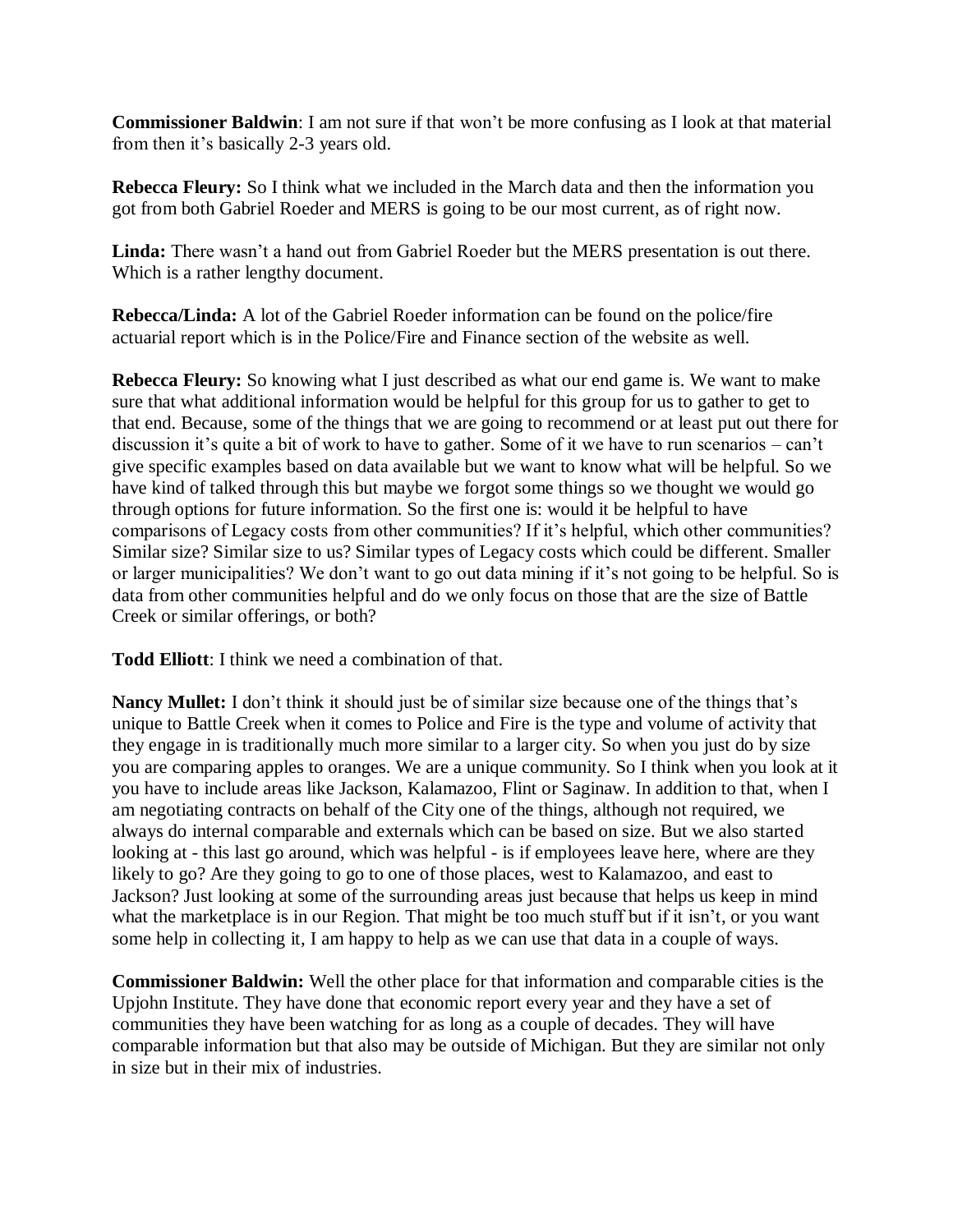**Linda Morrison:** And if we start with that it may come down to, you know, who has an ACT 45 police/fire pension plan. Who has MERS, single employer plans, so I think that's a good place to start the process.

**Rick Tsumas:** What's the end game here? How are we going to go about it? The issue is the funding or the underfunding of potential liabilities that exist out there. Some of the questions that Nancy is asking are related to a track and retain. What is first and foremost and how will you go about it? Is it going to be one answer for the City? Will you take a look at Police/Fire separately? The answer for that may be different than the rest of your municipal workers. What solutions have other cities come up with? So rather than just look solely for data in your organizations and professional groups that you have, is there information as to what solutions have already been found? Look for solutions as well.

**Rebecca Fleury:** So glad that you brought that up. We know that Eric Scorsone from Michigan State and is now with the Treasury department has some of these reports out that can be helpful to us. But also know that in the professional conferences that Linda and I are attending we are going to those break-out sessions to see what others are currently doing. For example, the ICMA conference in San Antonio this year, they have seven break-out sessions scheduled on legacy costs. There are opportunities for us to see what and why other communities are doing. We have to understand the economy of Michigan because that's a bit different but even in Michigan we have got those communities that are bonding for pension liability or changing the offerings of the pension to all different pension groups. And we know that the state has changed their retirement and what does that look like. I want to play off something you said Rick, I think we have to look at it broader than just the financial impact. It's one of the things with a couple of points on this agenda that we really wanted to talk about. What we are hearing internally based on some of the strategies that we have already used. So I think it's important for this group to understand what the impact of a tiered system has had on our employees. When I say tiered system that means that all new employees are coming in at this level of pension benefit and then everybody that was already here, grandfathered in at this benefit. Nancy has gotten some very interesting feedback. Linda and I both have received feedback and I think we need to share that since it plays into our ability then to use those as recruitment tools. If the communication is negative from our employees especially those groups that have the tiered system could that be impacting our ability to recruit and get the best talent that we can. We are very focused on the fiscal impact of our legacy costs we also have to take into consideration the human impact to both our current and future employees. That's a lot to put on this group but I think we have a wealth of knowledge and experience here that can help us think outside of our box. We have been in that governmental box for a long time and so I think it's great we are gathering other information. I want to be able to hear from all of you as well. So you're exactly right. I wish I could give you what our end game is going to be but I am not there yet. We wanted to share with you that we have tiered systems with an increase to the employee contributions in all areas and yet you still see those graphs of what our funding levels are based on our current number of employees that are paying into the system and that fact that we have more drawing from the benefits than contributing to the retiree system.

**Rick Tsumas:** How are we going to bite off the big apple? Should we look at police first or police and fire together? Or do we look at few of the smaller plans separately? There are funding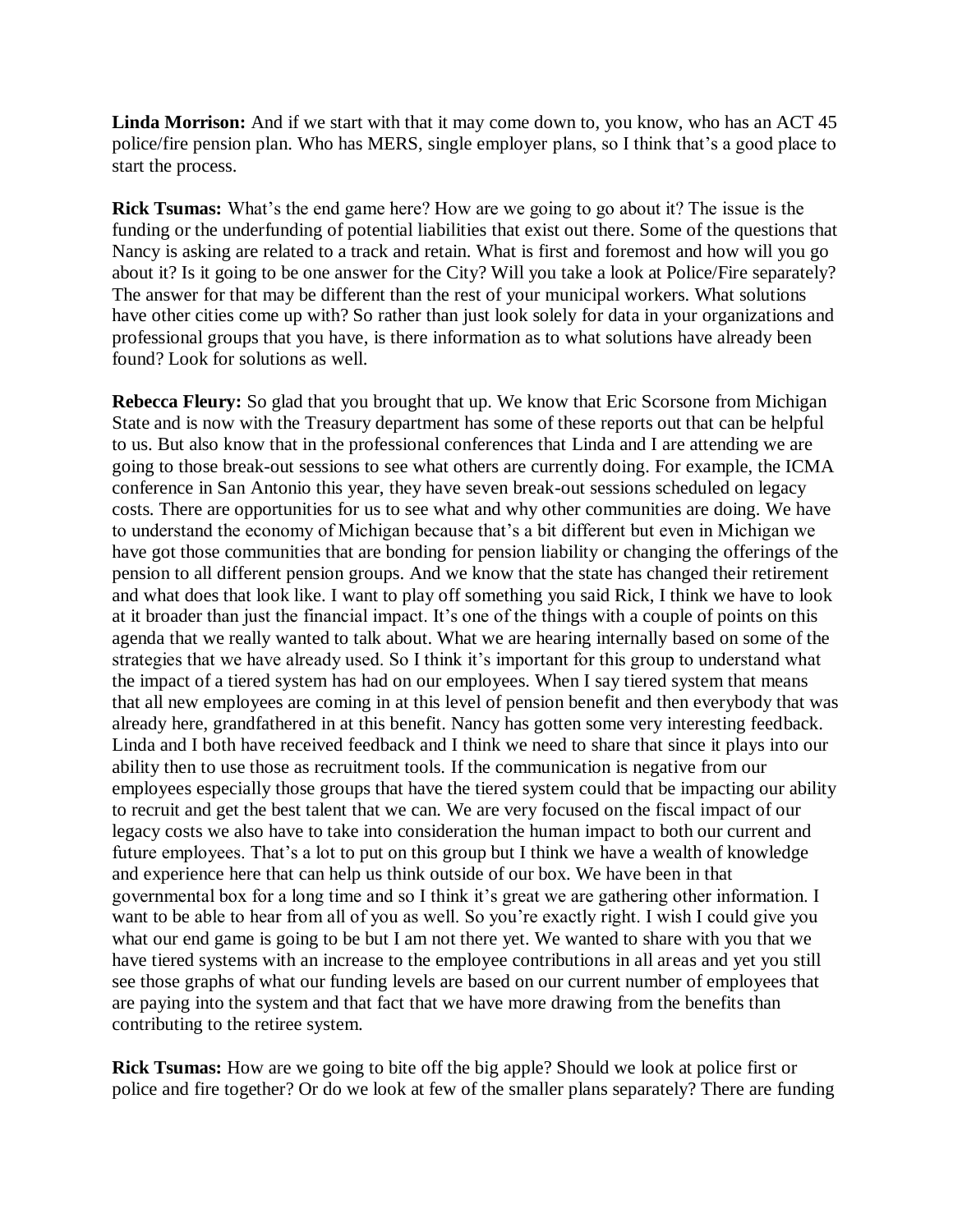mechanisms that are in place for some and not others. How we look at those may drive us to make those decisions.

**Rebecca Fleury:** Agreed. I appreciate you bringing up the funding structure because just in this most recent budget the Commission approved we had quite a lengthy discussion about the fact that yes we do have a police and fire pension milage. It has a float multiplier that can positively or negatively affect the general fund and how the commission chooses to adopt it for that current fiscal year budget. A lot of good information came out of that about our TIF capturing police and fire pension milage and should we as the City try to retain that for that specific purpose. Or should we look at other funding mechanisms to make up the difference so that the general fund doesn't have to make up that difference. Do we need to look at the language of that milage to make sure we are still fulfilling the spirit of the voters when they put it in, in the 60's? Knowing that times have changed, the pension system has completely changed since the 60's to right now. It isn't the same in time. So how do you eat an elephant? One bite at a time. Then there is the retiree health piece. I think those are our three key pieces that we can look at so it doesn't seem like an overwhelming task.

**Susan Baldwin**: So I want to make sure we are capturing all three, there is the police and fire pension, retiree health care and MERS. Is that what you are saying?

**Linda Morrison:** Police and Fire pension, MERS pension, and retiree health care..

**Rebecca Fleury**: We can rethink that if they are still too big to tackle. We can have that conversation.

**Linda Morrison:** We really do break down the retiree health care into Police, Fire and other.

**Rick Tsumas:** Can we pull all those together? Can we put a funding mechanism in place for all of those? So Police and Fire currently have their own mechanism?

**Linda Morrison:** Police does and Fire does, yes they are different.

**Rebecca Fleury**: And I think why retiree health is becoming so prominent, it's about to hit our financial statements. So remember when we had the pension liability in the financial statements everybody thought the sky was falling. We are about to have another piece of the sky fall because now we are going to see our retiree health, the OPEB liabilities hit the statements.

**Susan Baldwin:** As we work forward on this. I would like to have some sort of document that breaks all this down. Let's start with police and fire retiree, then talk about whether there is a system…how it's financed, where we stand on funding of it. So that we have an at-a-glance. We are only looking at this every couple of months. It would just be helpful and then so that for each of the categories and that would help me to wrap my head around it. I don't live this everyday like you guys do. That would be very helpful.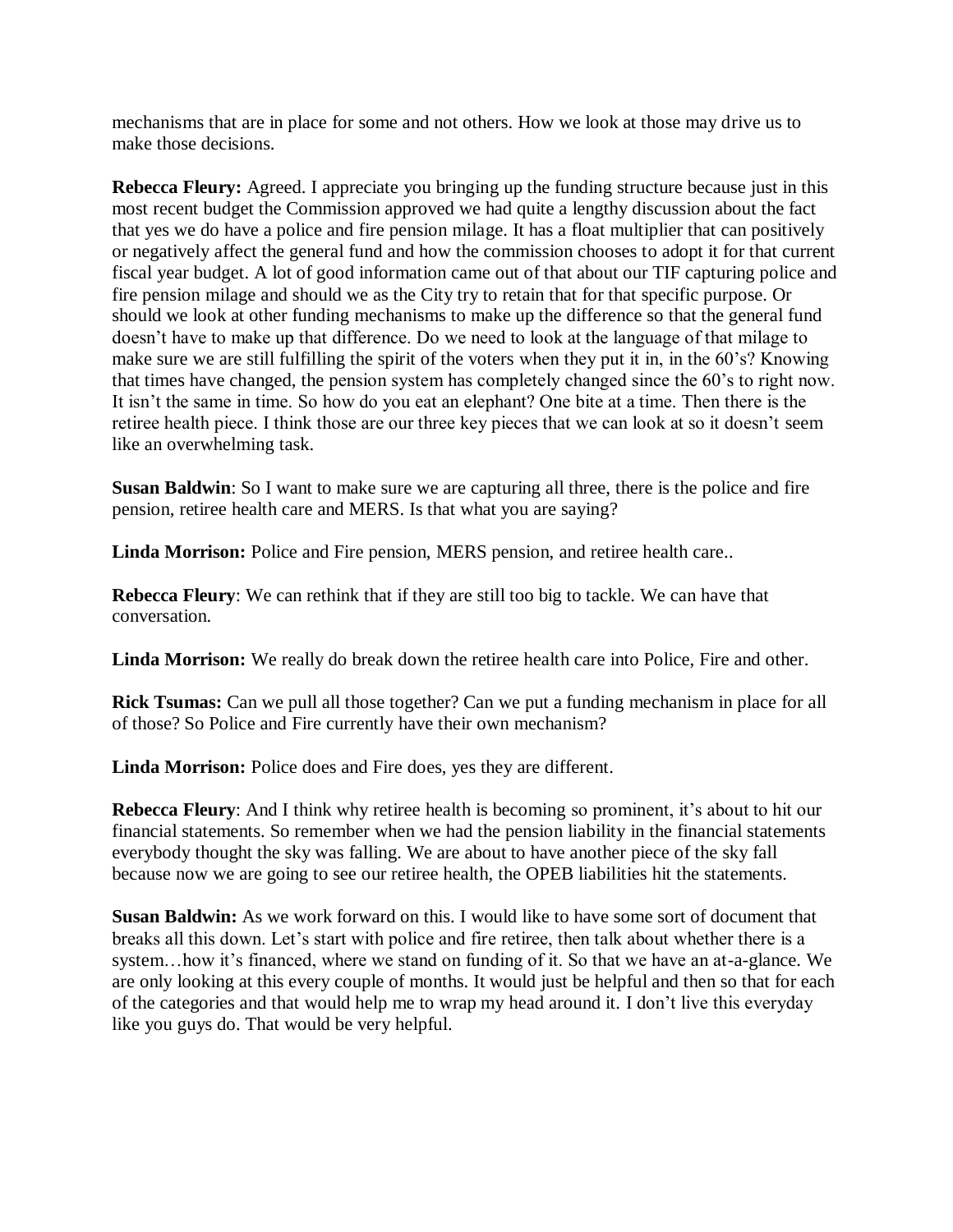**Andrew Helmboldt**: I agree that would be easier if you broke it down by whatever separate pieces there are and then we can work from there. Then we can decide what to treat together once we determine which individual pieces are.

**Rick Tsumas:** Just throwing out potential ideas: If we worked on police pension and police retiree health first, realizing this is a multi-lane highway. Do we move lanes together at the same time? Or is it important to settle an approach for the Police pension and Fire pension?

**Rebecca Fleury**: I don't think they need to be separate. Normally the discussions for Police and Fire will be simultaneous.

**Sergeant Todd Elliott:** They almost have to be because police and fire pension is one fund but then you get into your health care and police health care is over here and fire health care is over here.

**Rick Tsumas:** So that answers my questions, we do need to do those together.

**Susan Baldwin:** That's why this at-a-glance sheet would be great. I also think some of them depend on what options there are for us to even consider. So it may be much more doable at a different time than another one. But we need to break it apart to see what we've got.

**Rick Tsumas:** Just trying to fully understand. You don't want to go to perhaps to different unions at two different times. We are talking about looking into a millage change you may want to do that at one time and not sporadically. We just have to be cognizant about how we get there.

**Rebecca Fleury:** Timing is important, I think we need to include on the sheet at-a-glance what are the dates of the contracts. If we talk about anything we have to work with the union or labor groups, we have to be mindful of what the costs are. Because we are through all of the contract negotiations right now for a three year period, except ATU. So we have got this period in time where we are not in negotiations, except ATU right now. It's a good time to have those conversations now so that if a recommendation come up that we are going to need to work with union leadership, no matter which union, that we have plenty of time to have those discussions. And as you can see on your agenda what we included in part B is: these are all of the pension provisions we have under each section so for MERS we have 6 divisions. AFSME has division 18 for new hires and those that were present at the time are still under division 10. Remember what the ramifications are: nobody in division 18 is contributing to division 10 as far as funding levels. While tiered systems help – on the other end we it takes us a while to catch up. When we talk about funding levels.

**Susan Baldwin:** As we lay all this out there are a few other things I would like to have included on this new at-a-glance form. Can we include any statutes, rules or anything like that? If something varies from section to section then we will have that information on the sheet.

**Rebecca Fleury:** Then if we look at police and fire we have all those other entities under them that are all funded by the police/fire pension system.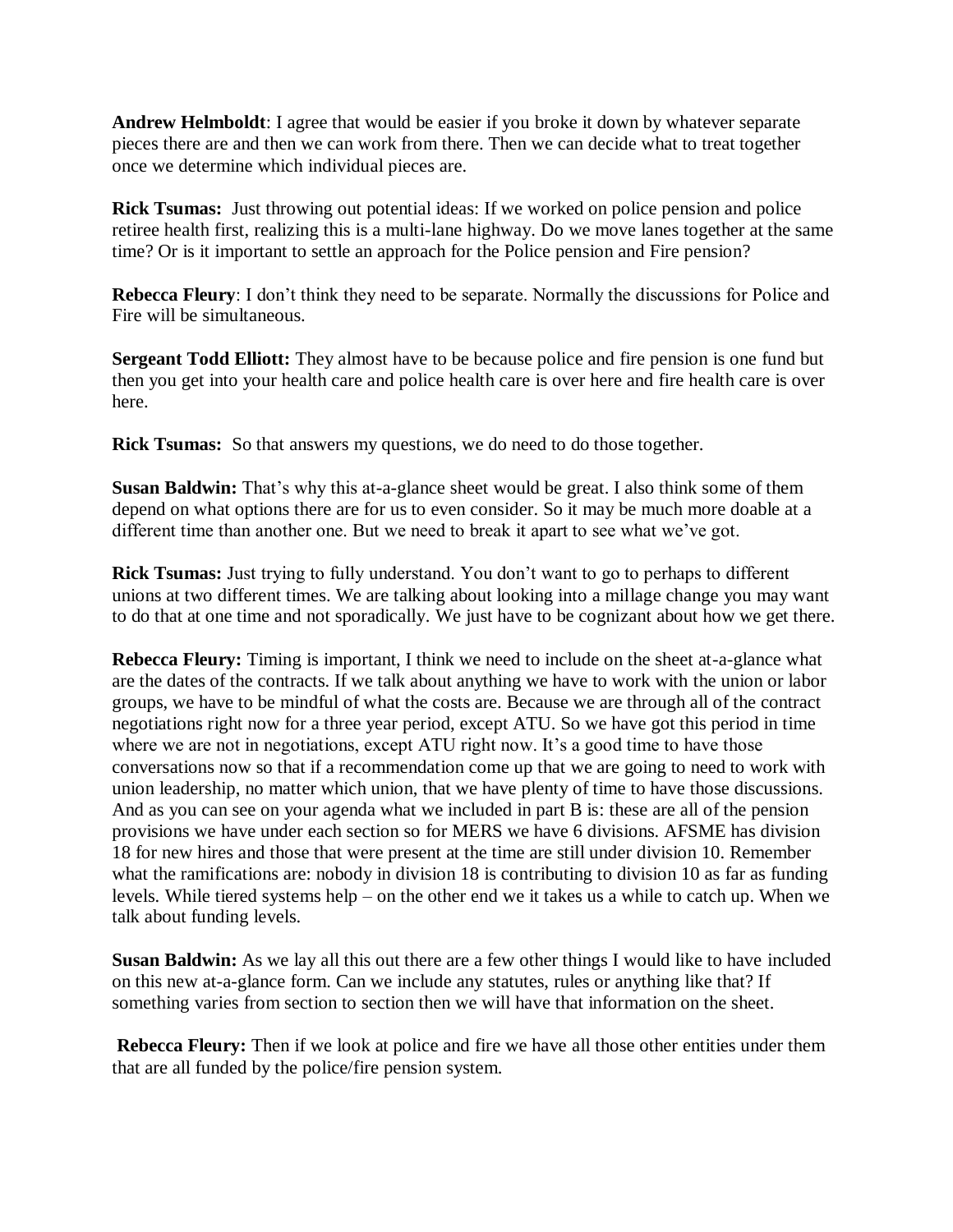**Sergeant Todd Elliott:** Those are tiered also. It kind of starts out at the bottom level of the POLC which is the officers and detectives and works its way up to Lieutenants where I think the cut-off date was Sept of 2013. Anybody hired after that is on a different system than say, I am. That follows you through your unions.

**Rebecca Fleury:** So which one has tiers?

**Sergeant Todd Elliott:** Non-sups, sergeants and lieutenants do. I am not sure what the non-reps have.

**Nancy Mullett:** It all originates with the non-sups.

**Rebecca Fleury:** So IAFF is traditional firefighters, OSP are battalion chiefs, non-represented fire is just the Chief, and POLC is control and detectives. And then non represented police would be Chief, Inspectors and Majors. Don't think that we are just a tangled web. If you take any municipality you're going to have several divisions.

**Nancy Mullett:** And actually in terms of a tiered system, Battle Creek has less than a lot of municipalities. Because in 2008, around the time of the recession, when people were looking at either laying people off or changing the current tiered system. That's where some of that has come from. We have now been able to merge back into one system over the last three years. You really were like a red headed step child, depending on when you were hired both in wage and what your retirement looks like. So we can't, we cannot just because we are not allowed, at least by MERS to merge these programs back together and the cost to bring some of the newer once up is difficult. So we at least have been able to merge those wage scales so that people are not divided up on a wage level at least.

**Rebecca Fleury:** So there is one example of a potential tool that we have reviewed and realized it's too costly not only for the City but the employees as well to bring tiers back together.

**Rick Tsumas:** So let's go back to that original question of what data do we need? As we lay this out now I think we are starting to see some of the different groups and how we may approach those. So now, to me, it comes down to: how do we develop solutions and part of that is what levers we can pull to help, if you will, fund the liability, or increasing a milage. What are other communities doing? What have we done already? Understanding what levers to pull as we look at all these sub accounts. What are our options? You can look at the retiree health piece which is going to be one big number and then how do we bite that off? What's the funding opportunities for that? So is it the City has to increase revenue, decrease expenses, increase milage or is it an income tax issue? Or do you just deal with it?

**Rebecca Fleury:** I think the number was very large, 54 million if I am remembering that correctly.

**Sergeant Todd Elliott:** With the Police and Fire retiree health, aren't those funded differently? I would think that any public act would apply to both of those. Is this something we could combine together? I know with our Police retirees we use MERS as our investment firm for that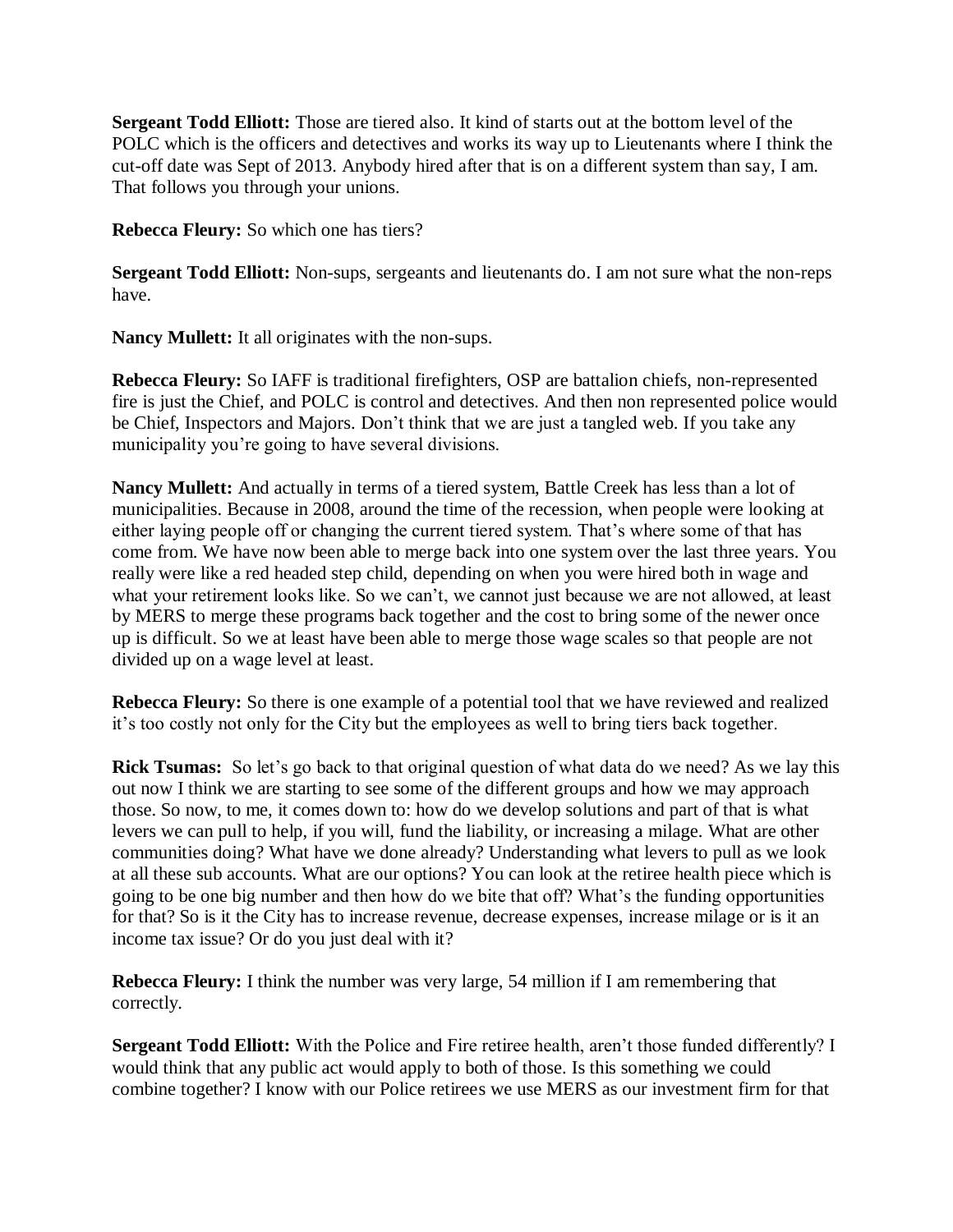because it saves us a lot of money. In the end using MERS because they have a much bigger pool. If we went out on our own we would be paying and not getting anything back. Can we combine them?

**Nancy Mullett:** I don't know about combining those. I know we are moving Fire towards the MERS option as well. Any minute, literally right now that's what we are doing.

**Sergeant Todd Elliott:** Moving to MERS is more of a benefit to the employee because you are paying but getting a better benefit out of it.

**Linda Morrison:** You are earning more, better rates of return.

**Sergeant Todd Elliott:** It's similar to, if a couple went out and bought their own health care plan you are looking at almost a quarter million dollars where under our retiree health care it's a fraction of that because we have this plan in place and because we invested with MERS and it's done properly.

**Rebecca Fleury**: Because, I think what you're seeing is: It is a recruitment tool for us. I think we have talked to some that have left to go somewhere else with a better benefit package but there are not many at all. I still think we have a competitive benefit package for all employees. We just have to make sure it's sustainable. If it's not what changes do we have to make so that it's in the best fiscal interest of the City. I think it's valuable to see what other communities are offering. Nancy is right, between 2008 and 2010 we saw all kinds of municipalities jump to hybrids, defined contributions to tiered systems and a lot of them are not happy. For a variety of reasons, 1 is the level to keep employees, 2 it hasn't given them the financial relief they thought it would for some of the same reasons we just talked about. When you move people out of these groups you don't have anyone paying into it anymore. It negatively effects your funding ratio. You have to understand both ends of the equation. This is not a quick fix. MERS says that if we continue on this rate we pay off in 21-22 years, if everything remains the same at that point in time. We know we live in a world that doesn't remain the same and you know the market is "the market". We have to make sure that we are being as fiscally responsible as possible moving forward.

**Rick Tsumas:** We appreciate you trying to tackle this. We just bought a house and we are trying to pay it off in 21 years, in some respects that's what we are doing here is trying to long term leverage something that we haven't funded so far. I think we want to keep from the employee's perspective the greatest benefit package as possible and keep them as healthy as possible. But on the other side of it there is some push back when you look at cities and states such as Illinois that have ignored this issue and it are paying the price for it. They have citizens leaving and employees. Now it's not just the employee but residents as well because they don't want to deal with what's blowing up there now. Taxes are going to come to try to catch up with this big house they built and added onto. I think it's just finding that delicate balance.

**Rebecca Fleury:** It's going to take all of us, it isn't just Rebecca coming up with the magic. I would love to have a Harry Potter wand and make this all better but it's going to take all of us and our employees. It will take our employees to talk about these issues.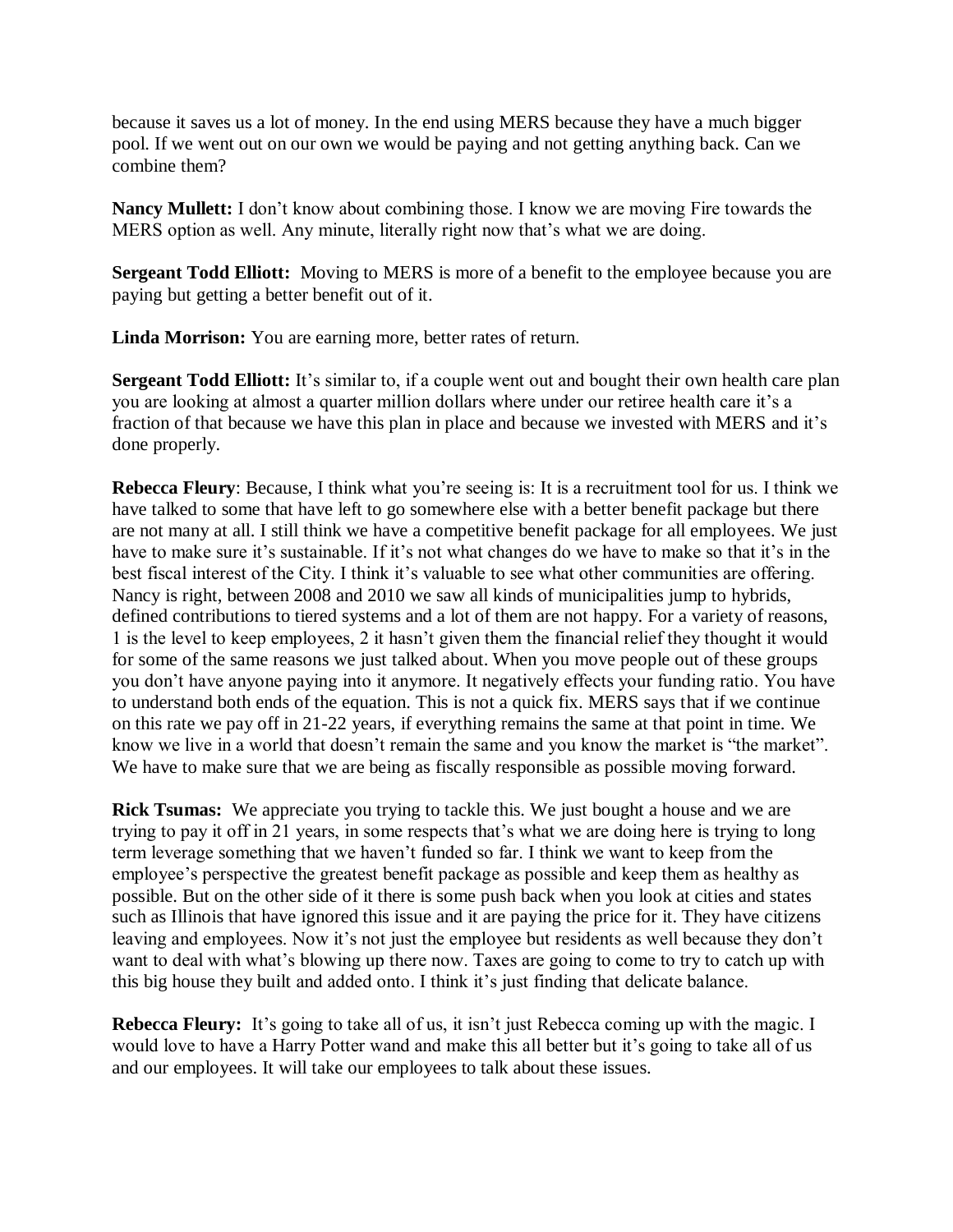**Sergeant Todd Elliott:** I think it would be good for returning and current employees to have some type of comparison with other cities our size, Jackson, Muskegon, Saginaw and even if it's apples to oranges comparison, which a lot of times, it is but it gives them an idea of what we have compared to the others. I can tell you employees on the ground level are looking at cities like that. There seems to be a lot of mis-information out there with the employees saying our benefits here suck. OK, well why do they suck? Well because we are on a tiered system and this is what my pension is. Well, have you looked elsewhere? Of course they haven't or they heard rumors and conjecture about it and all that does is fuel the fire and make things worse. Where if we had that at-a-glance comparing 5 other cities our size and this is what they have. Kind of like you said with the people that have left, the last half dozen people that have left PD have left for personal reasons not financial. They have gone to Grand Rapids, Oakland County, Kalamazoo and some of them have come back over the years. They realized the grass isn't always greener. But I think having that list right up front would certainly help. In the next 4-5 years if you're still around at that time Nancy, you are going to have a lot of these younger guys that are in this tiered system and lord knows what they are going to push for.

**Nancy Mullett:** They are pushing now in anticipation of 5 years from now.

**Rebecca Fleury:** So here is the reality of those tiered systems, and Nancy will you share. Because what's happening is, as we get more people in the lower tier their voice is more predominant. And that will change how things move forward. We are starting to see it right now. Listen if we are not going to get that same level of pension then we are not apt to give and take when we are talking about negotiating certain points. That's a reality in our organization and we have to keep that in mind. I think it's an unintended consequence of a tiered system but it's what we are faced with.

**Rick Tsumas:** To your point I think when you lay that out, while your pension benefit is gone they are getting a match with a 403b, 457 or some other kind of fund. That's important to compare to other communities as well. We went through this with the baseball umpire labor dispute. They drew a line in the sand and they had a really rich pension plan. All the new folks coming in have a significantly scaled back plan but they are getting contributions to a 403b. It took 3 or 4 years to get them to understand what the benefit was from the younger people. Part of that is education. The younger umpires are starting to get represented by that council and they are getting a better change in how they look at those benefits.

**Nancy Mullett:** We actually did start that. One of the things we looked at with the AFSME tiered systems when they were in negotiations and there was quite a bit of divisiveness between the old and the new, because there is a significant difference. So we ended up taking some of our deferred comp things and saying with Finance really helping them understand the City is very supportive of you investing your money and so we are going to match. You know 1 for 1 up to 5% or whatever it is. But starting that type of plan here is not normal behavior for the City as they are defined benefit oriented. So I agree with you when we are going forward we have to not only educate but we have to offer alternative menus. 401k they don't get that…what is that? And to be really able to help to have that menu of benefits so of course the defined benefit is there but what we want to do, in my opinion, is start emphasizing other retirement tools and getting it to be part of their language, part of the way they view their retirement. And from my experience from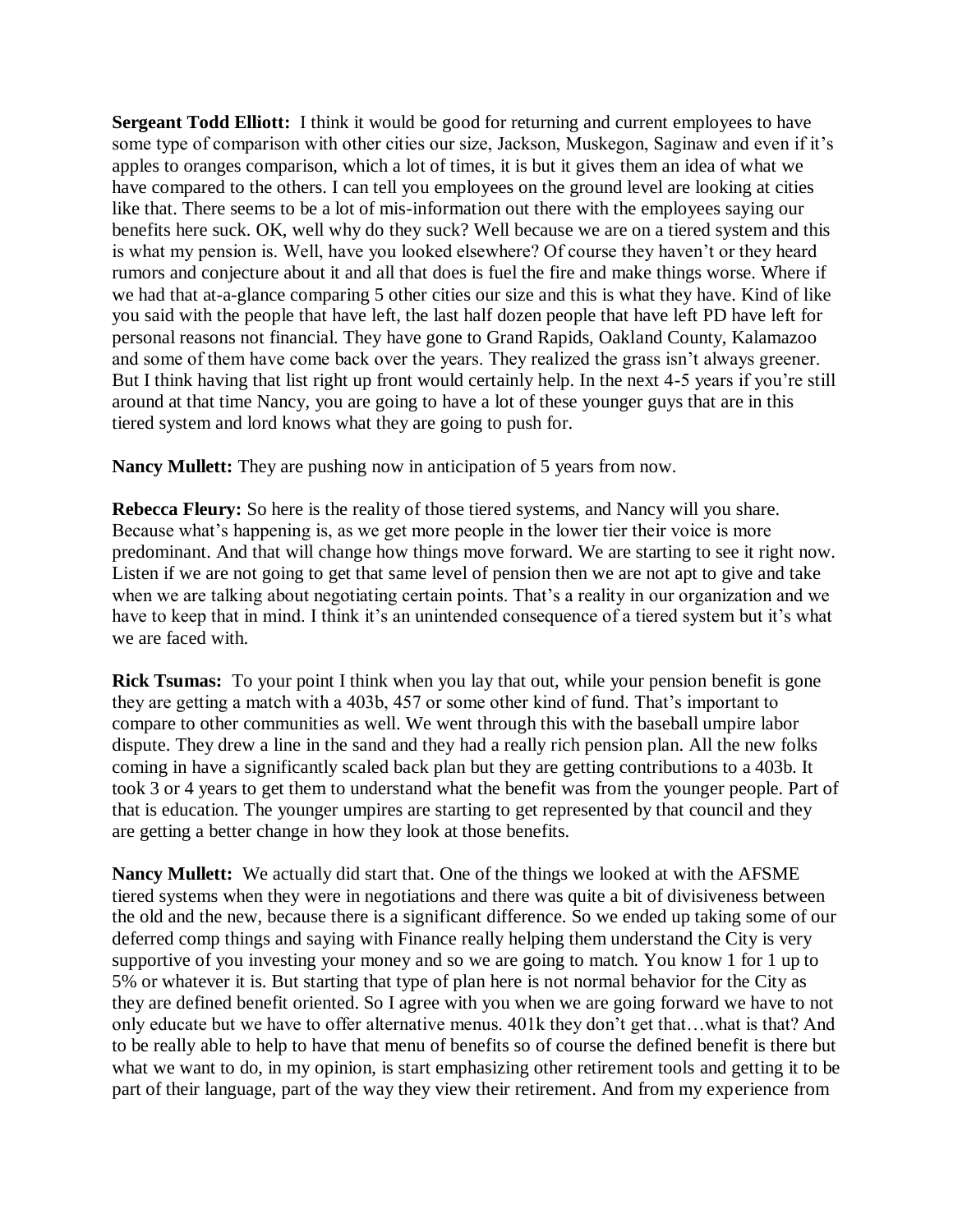working with both entities that have defined benefits and 401k's. For those that have that experience with the 401k and a good plan administrator. You will find that they don't want to switch to a defined benefit because they like having that ability to really maximize their investment. When you have MERS you don't have that kind of control but we have to really take another look at how we are engaging employees in their retirement options and what we are offering. We have to do that.

**Rebecca Fleury:** I do think there is a huge education component. Not only for our employees but for the community as well. There is a lot of misinformation out there, I believe. I like what you said about what we have because we all still have defined benefit plans and that's not common. Most others have moved to defined contribution or hybrid, we still, all of our employees still have some form of defined benefits which is still considered one of the top pension systems for government employees.

**Nancy Mullett:** I have, we met before negotiations as all the contracts were up. Battle Creek's defined benefit package is better than many places. Now their wages were not as consistent but that makes sense for so long we were able to keep the wages down because of the very generous benefit. Now when you start looking at employee contributions to those benefits you have to start right sizing the wages as you are going along to. That's the path the City is on now. But there is a whole future and it's crazy that when you say we have two years before we have to negotiate and that's a long time. I think "oh my God". There is so much to do on this. It did come up in POLC there questioning that hill and I know that. They don't like tiered systems and it's the system they are going to have to live with.

**Joyce Snow:** Something else to consider when you get down a little further is a graduated vesting schedule. That's attractive especially for recruitment. 20, 40, 60, 80 or 100% in 5-6 years you're vested. So you have something even if you leave after 3 years.

**Andrew Helmbolt:** Just getting to the question of what information we need from the outside. I think one set of levers we need to look at is what else can we do? What are all the benefits for working for the City of Battle Creek? When we look around the country/world what employers are doing to make people want to work for them that doesn't involve the direct financial end of it. What do we have to offer? What's the quality of the work place? What are the soft benefits? What can we offer to people for free? What is everything we have at our disposal that we can offer people? And maybe not just us, can we work with private entities to offer our employees benefits too? Essentially we are saying it's going to cost you more to work here. Which is going to happen everywhere. What are we getting in return? What are we offering that Jackson, Muskegon isn't?

**Nancy Mullett:** That's an excellent point.

**Andrew Helmbolt:** Especially in regard to young people with recruiting and young people just coming in. Yes they want to know what their retirement is but if you can catch them when they are not as concerned about their retirement as an older employee would be. When it's still way down the road, a daycare on site I don't have to pay for or worry about. Work from home. Half day Fridays?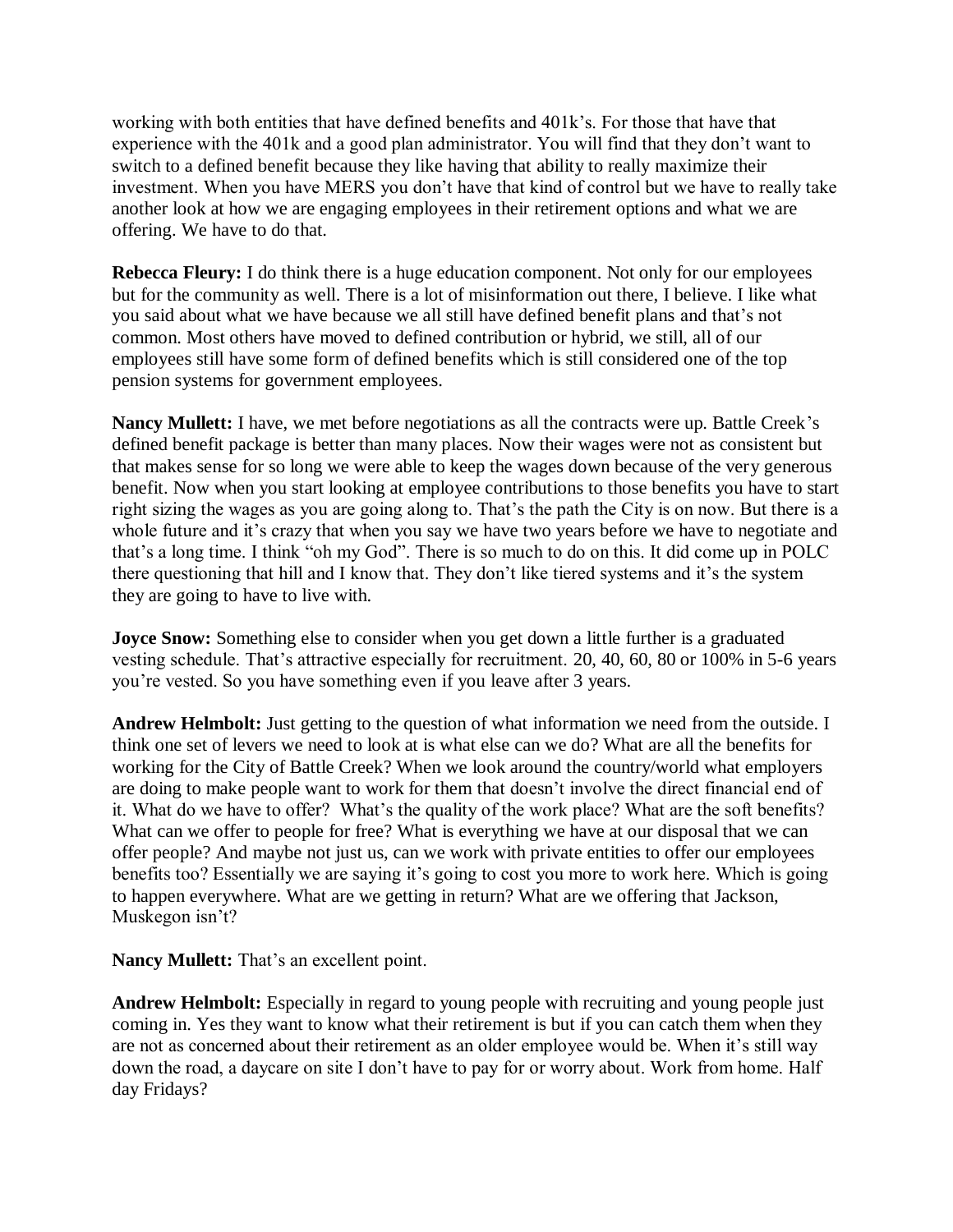**Joyce Snow:** There are many businesses in town that give discounts to City employees but not all employees are aware of it. I know at LCC we have them all listed out but for various reasons here it hasn't been done.

**Andrew Helmbolt:** So when you hire somebody, you hand them a sheet and here is what it means.

**Susan Baldwin:** Ever heard of Wizards of the Coast? If I say that do you know what it means? OK, it's a Dungeons and Dragons card game that offers pet daycare.

**Nancy Mullett:** Urban Outfitters you can bring your dog or cat to work. This is solely an observation of the millennials that are coming to work and I am a fan of their world view and all of that. I know it makes employers crazy but they are not so much interested in what their pension is, they are interested in what yours is. So that's what I am seeing more than anything else. It's not so much that they are asking about what they get they want to see in comparison to you. I don't know what to do with that. It's just a fact.

**Todd Elliott:** It's hard to get that through to them next door too. Some of the younger guys see it as they are losing all this money. You get this fat pension and, well, I have also been here 18 years. And when I started 18 years ago this is what I started the plan for. Why should you start so far in the future and this is where it gets into the ICMA or other investments and that's what we have been telling these younger guys. They have hard heads, invest now. You have 25 years to plan for this. Start investing now.

**Rick Tsumas:** That's part of the education! Has anyone really looked at the study of millennials? When you start to look at flexible benefits spouses matter too. If you have a spouse that's a teacher with a retiree health benefit it is worth a lot. Can you offer flexible packages so that if you have a spouse that is a teacher, they don't need retiree health necessarily? Can they use those funds that you would be dedicating into retiree health into some other benefit that's available to them? It gets back to how do they look? There are very few corporations anymore that have defined benefit plans. No new companies have them. And they are the dinosaur and I think we have to face that or understand that. How do you plan that transition? You as a City Manager don't want a tremendous range of what it's going to cost you every year. You should know what it's going to be based on payroll and that's the benefit.

**Nancy Mullett:** How do you plan for that transition? How do you do that?

**Rick Tsumas:** A lot of it is in the teaching. You say what is the cost of the defined benefit plan? It's a range but you can set up that benefit now for people moving forward. We are not going to plan for all these calculations to get to the cost today; we are going to take that cost and say here's your benefit and this is what you are going to get. Its part education to say here is the plan you've got. Most employees, or better in police and fire and maybe municipal workers, today's employees, if you get 5 years out of them that's huge. So they want portability in their defined contribution plans. Contribution plans can get you that portability of those retirement benefits. So that's another way that they look at it now. My guess is in part that police and fire mostly have employees that stay longer or do you see some that move from one employer to another?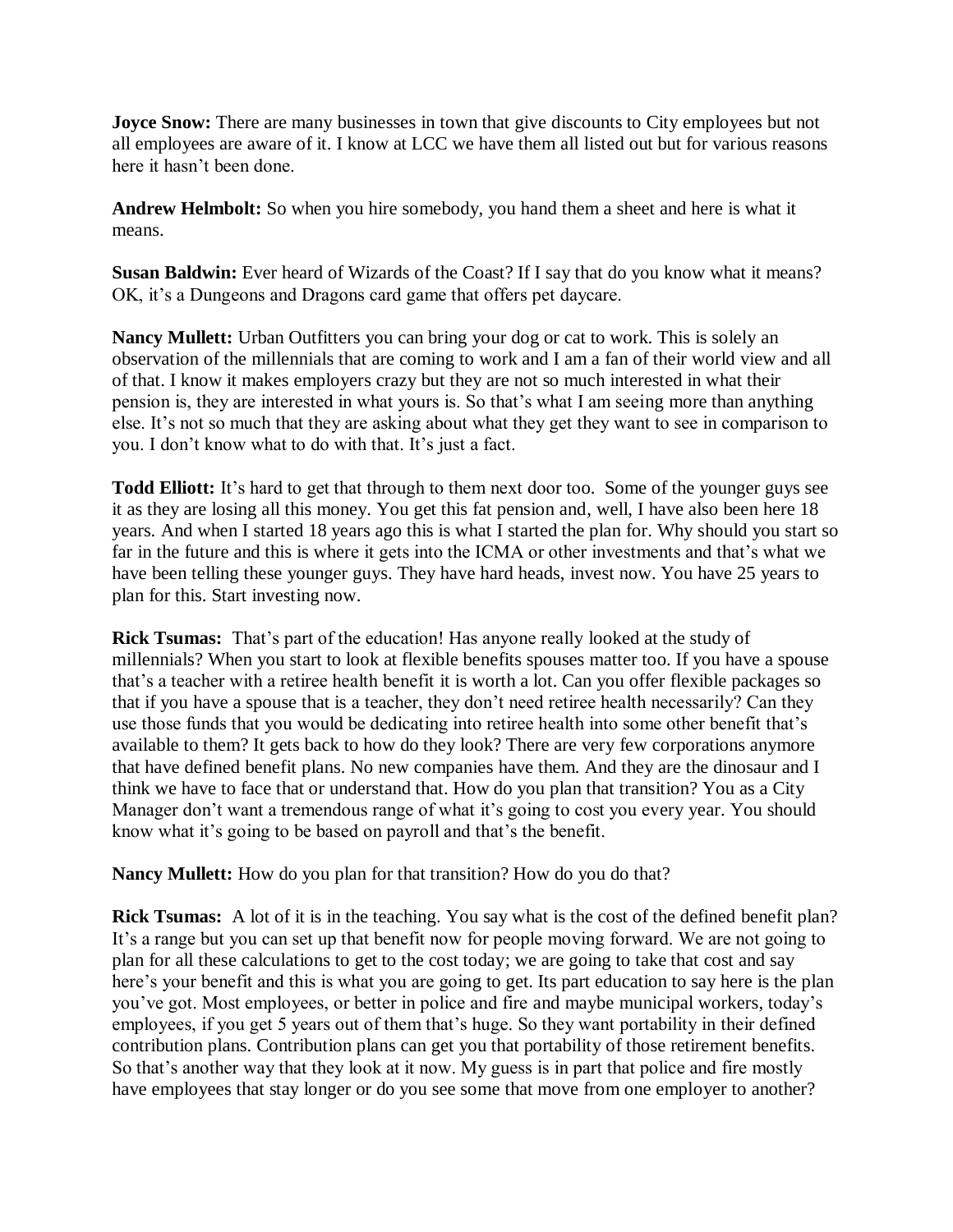**Todd Elliott:** For the most part it's been pretty consistent. They stay because of our pension system. We are vested at 10 and if I were to leave right now at 18 years and go work for Kalamazoo I get 55% maybe of my pension that's applicable in 7 years. But then if I go someplace else my plan may not merge with theirs. I think the trend seems to be leaning towards people leaving after they are vested at 10 years.

**Nancy Mullett:** That would be good to know. I would really like to know that. I never even thought about that.

**Rick Tsumas:** But even if they leave the benefit that you earned is a small fraction than if you stay. 55% at 18 years or after 25 80-100%. It's this hockey stick type thing that goes up. Again it comes down to recruiting and retention. How do you get what you want? Do you want to keep those folks for that long of a period? That's a strategy when you invest in an employee you want to keep them.

**Chris Dopp:** One of the questions, is there a trend of people staying longer because if the health care uncertainties today? Just because you can retire at a certain level with the way health care is are we seeing employees stay longer than their 30 years?

**Rebecca Fleury:** Not in Police and Fire but I think in other areas.

**Linda Morrison:** There are people here that are with MERS that are eligible to retire but choose not to. They are waiting until they are Medicare eligible.

**Chris Dopp**: To me, that's a big factor, I would look at that trend. The older employees I hear from is that they can retire but you understand they have to pay insurance. To me that's a huge trend. That's going to have a huge impact on these benefits.

**Rick Tsumas:** Can you translate that? For a typical municipality worker that starts at age 22 gets 30 years in, at 52 are they eligible for full retirement with health benefits?

**Linda Morrison:** There are age requirements, 55-60, and 30 years of service is the max.

**Chris Dopp**: There is a minimum age, it needs to equal 80. You've got to have a combination of years of service and age.

**Rick Tsumas:** So what that might be worth to somebody if you deal with this all the time. People will make that decision to not retire because to go out and bridge that gap from 55 to 65 is going to cost anywhere from \$10,000 - \$20,000 per year with after tax dollars. Which is a significant amount of money. Getting that benefit at 55 is huge.

**Chris Dopp**: And remember this, retirees get \$200 towards being on the City policy, they don't have to pay the full premium. So like right now that gets to around \$1000 per month to have a city policy.

**Susan Baldwin:** This isn't police and fire correct?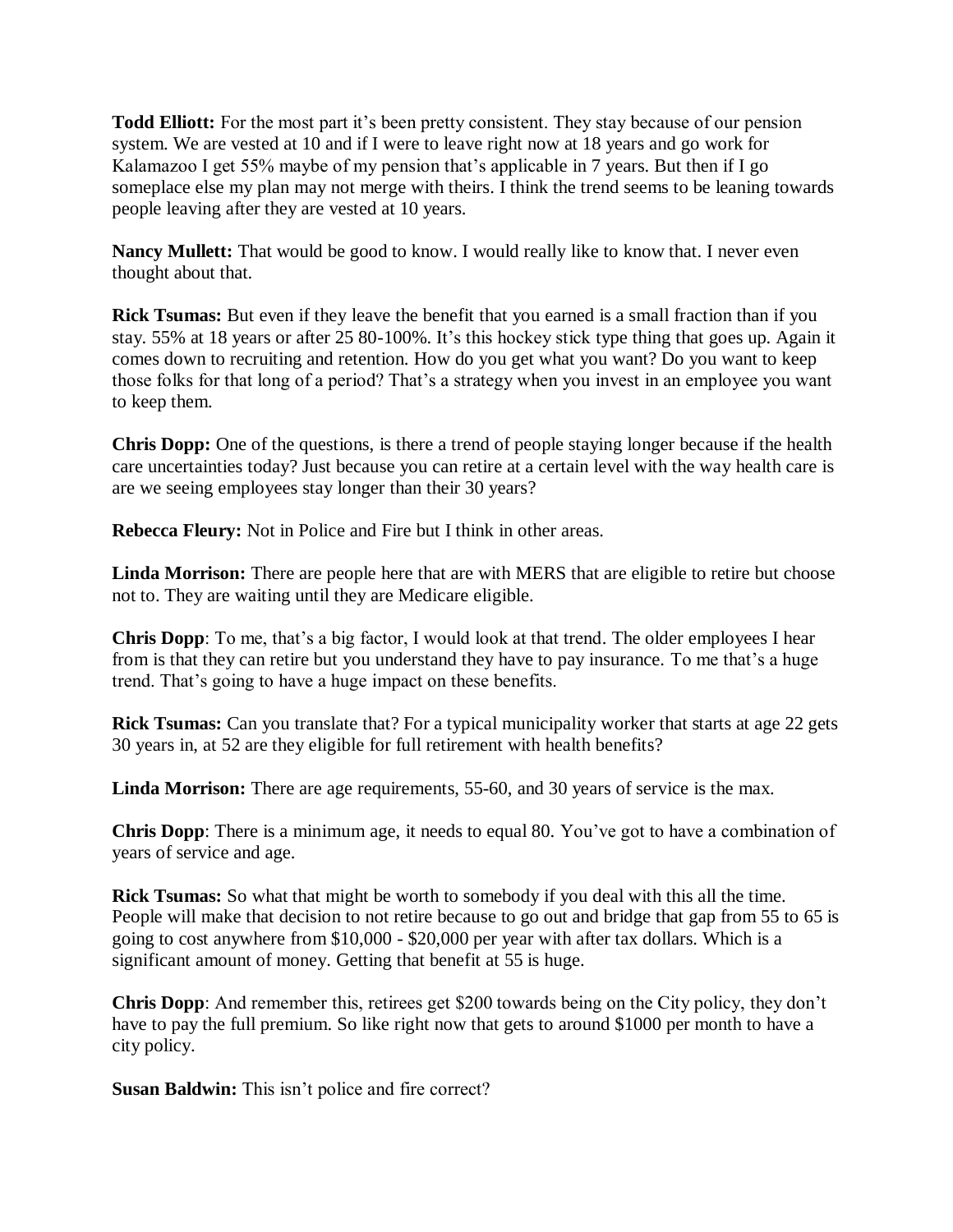**Chris Dopp**: No this is most of the 'others'. When I talked to a lot of the people that could retire in the next 5 years, I don't hear as many people that's daring to go out there anymore. But that's just what I hear I don't know what the trend is showing.

**Linda Morrison:** Non-Police and Fire have a retiree health savings account, RHS account, that participation is mandatory. The City puts in a percent based on age and the employee contributes. So setting aside money towards that bridging the gap after you retire to pay for health insurance costs or your medical expenses. I don't know how you translate that or use that as a factor for whether I am going to retire when I am eligible or whether I am going to wait until I am Medicare eligible. But that could be a factor.

**Rebecca Fleury:** Well and everyone's personal circumstances are different. Those that are maximizing their 457 contribution perhaps can get to that, you know, the 55 and years of service and maybe they can go rather than having to wait. It is about the education piece because we have some other tools to use so that you are not relying on your pension to get you through. Longevity of human beings nowadays is longer.

**Susan Baldwin:** Let's make sure that you explain what a 457 is on this stuff. I don't live this stuff everyday so I can't keep it all straight.

**Rebecca Fleury:** So a 457 is similar to a 401k, it allows us to put pre-tax dollars into a plan. For the City we offer ICMA we have a sole provider for that plan for our employees. I think the IRS allows up to 14%.

**Linda Morrison:** There is a dollar maximum.

**Risk Tsumas:** There are two types of 457 plans. The primary one is very similar to a 401k.

**Nancy Mullett:** So we have another one to, another deferred benefit? For non-reps there is no other options?

**Linda Morrison:** Just the ICMA.

**Susan Baldin:** This information just needs to be summarized somehow because you are going to talk to a lot of people who don't have all this knowledge that you have but as we go forward and think about this we need a summary of information available.

**Andrew Helmbolt:** With regard to longevity, the issue of people working past their retirement or people living longer. It seems like partially as society as a whole people are going to have to work longer. So does it help us, does it help the system financially for the people that Chris is talking about to work longer? I am assuming that it helps but I don't think I should.

**Linda Morrison:** Oh yes it does.

**Rick Tsumas:** Helps the system in what way?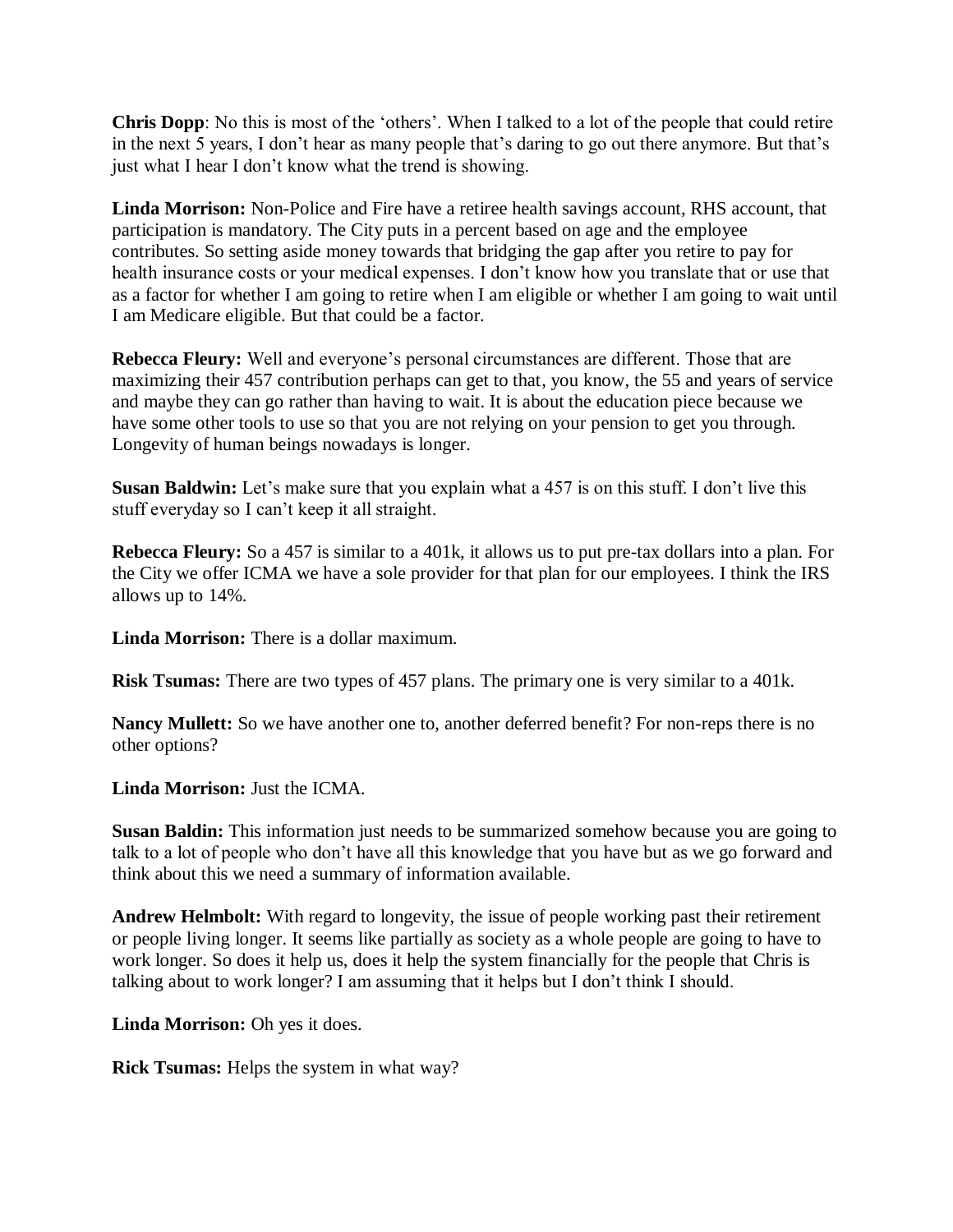**Andrew Helmbolt:** It keeps us more financially sustainable. If people work for 40 instead of 30 they are still contributing.

**Rebecca Fleury:** Correct, they are still contributing into the pension system instead of drawing out at 55.

**Rick Tsumas:** What's the flip side of that? Now you have your highest cost employees there?

**Andrew Helmbolt:** That's what I am wondering? Is the cost of them sticking around a higher cost? Does that out weigh or not the fact that they are still paying in?

**Rick Tsumas:** I just mean that you can hire new employees in that are a lot cheaper than your 40 year employees that have the highest level of pay and benefits.

**Chris Dopp:** But remember, that's as high as the MERS benefit goes.

**Rebecca Fleury:** It's not very economical for you to stay after you hit that.

**Chris Dopp:** You are not getting any more except for the COLA (cost of living adjustment) in salary, but you are still getting your health insurance mostly paid for.

**Rick Tsumas:** But you also have the cost of hiring. That might be \$40,000 as opposed to \$60k-\$80k.

**Sergeant Todd Elliott:** It's similar to PD, we have a certain number of vacancies over there, open positions. Is it cheaper to hire people or cheaper to pay overtime than fill those spots? To an extent it's cheaper to pay overtime, you're not paying any training fees. By the time we get someone trained and able to work here we are looking at \$60-\$70,000 invested in them.

**Chris Dopp:** Isn't that why the State Police went to the DROP program?

**Sergeant Todd Elliott:** That's a big part of it, yes.

**Chris Dopp:** I have always wondered about that program because to me it made a lot of sense.

**Linda Morrison:** There is an awful lot of factors that make it not so easy to say that it's time to hire someone rather than pay overtime or someone should stay longer because it's beneficial to the plan to keep paying in vs hiring somebody new. There's a lot of pieces and it's a moving target that doesn't mean we can't put it all down in some kind of document to say here are all the things that are going on. But it's not just so…

**Rebecca Fleury**: It's a snapshot in time.

**Nancy Mullett:** And it's a judgement call. There is an acute need as opposed to we want to hire someone because it's chronic.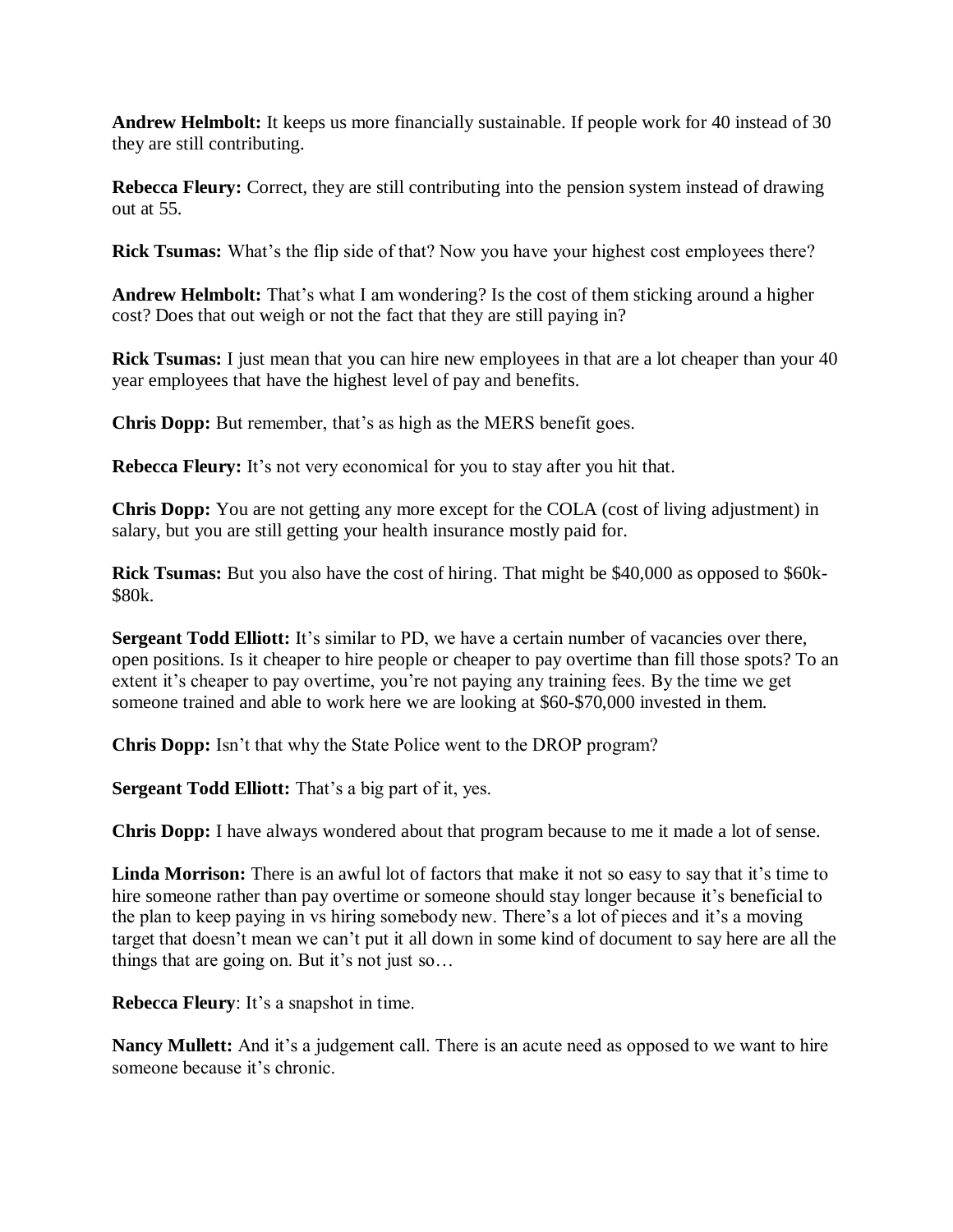Linda Morrison: Right, are you burning your people out with so much overtime? So how do you weigh that out into the factor of it's time to hire somebody?

**Nancy Mullett:** And there are some positions that we just cannot find. We cannot find any for Transit and it's extremely difficult because they are on mandatory overtime every single week. We can't find enough people. We have gone to Kalamazoo, we have gone to Jackson – they can't find enough people either.

**Susan Baldwin**: Well then that falls on us. We think that as a policy the City ought to be providing quite as much Transit services. Now maybe we do limited hours. I get that people are trying to get to work but now we no longer do Saturday. We already have people saying that we don't run the buses late enough or earlier enough but it costs money.

**Rebecca Fleury:** Or why don't you add a run? Then we put out how much it costs to add a run and people were like 'oh, I see'.

**Joyce Snow:** Could larger/smaller buses have an impact?

**Susan Baldwin:** We are getting way into the weeds. And I want to make sure that I don't forget a point that I had far earlier when you mentioned the umpires. We say that we want to research other communities, should we not also look at businesses out there and see what they have created. I don't think the government is the only one with this problem.

**Rebecca Fleury:** It does seem like we are always behind. So the umpires are a group we should look at? Do you have some other suggestions?

**Rick Tsumas:** I am not sure if they are a great example. You know as I sit here with this great group of people multi-talented but we don't have the expertise to tackle this. There are consultants out there that deal with this day in and day out. There are people that look at and come up with solutions. They have probably already looked at this stuff. Have you looked out for some help?

**Susan Baldwin:** But I don't want to use someone that's financially related to us. We need to use someone independent.

**Rick Tsumas:** Corporate and municipal benefits is an issue and there are folks that deal with these issues and have seen them in a lot of different places. So have you made contact with any of them?

**Rebecca Fleury:** We have not.

**Rick Tsumas:** Is there a budget available for that? Obviously they are not free.

**Rebecca Fleury:** We will do some exploring and bring that back to the next meeting.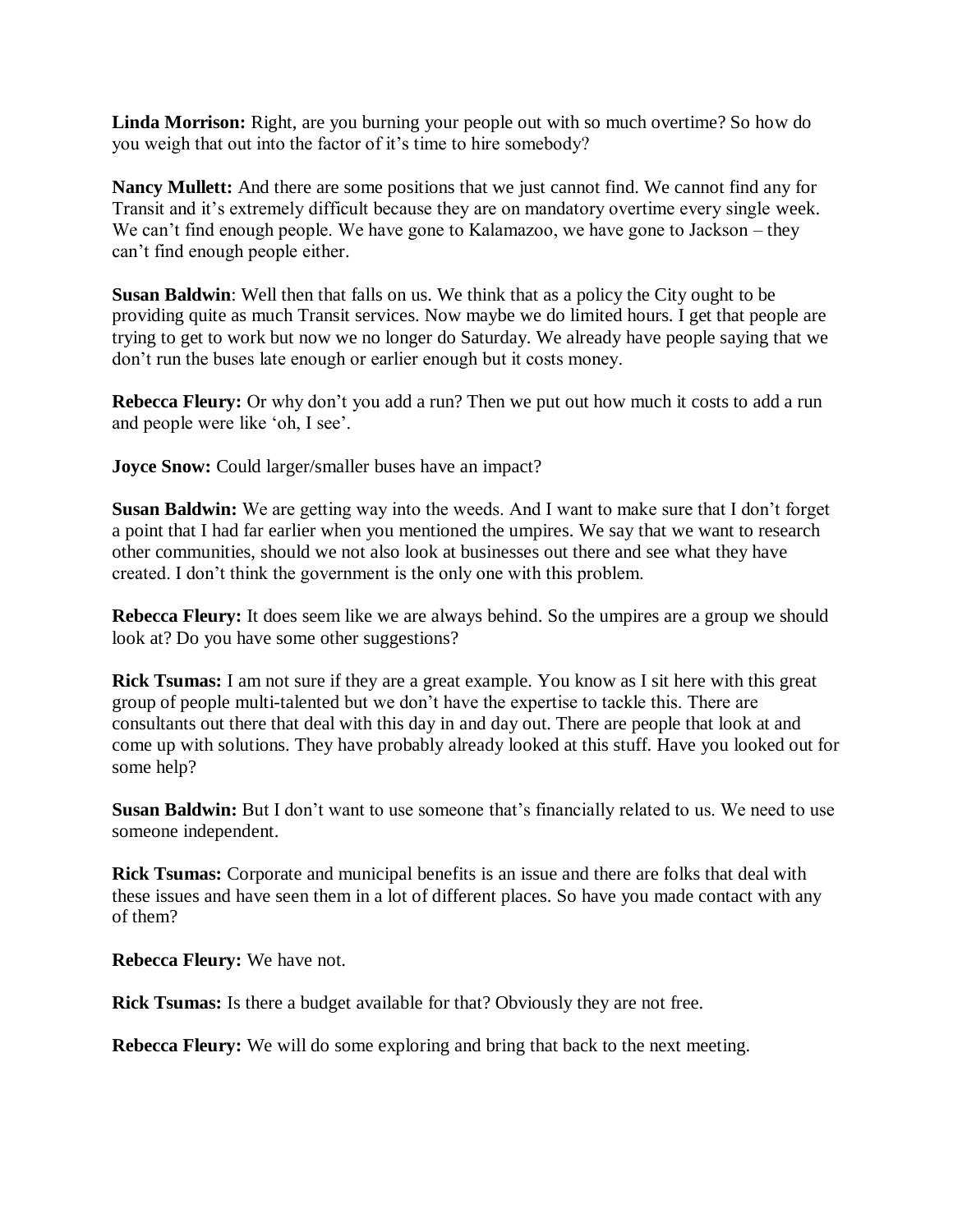**Rick Tsumas:** I was just saying we are just starting to do this here and maybe some of you have dealt with it more than others.

**Susan Baldwin:** Yea but we all bring critical operations knowledge.

**Rick Tsumas:** I don't mean to take anything away from us, but there are people that can answer some of the questions we are asking. How do we get some information that we can apply to this. So for instance you have got a plan here to discuss a pension benefit as a recruitment tool so we have talked a little bit about that. What would happen if you've got the tiered system now, has that negatively impacted? What if we did away with pension plans for anyone starting after a certain date? And then you put together some kind of different retirement plan packages with a defined contribution. How negative would that be? Are there other communities looking at that?

**Rebecca Fleury:** Well for police and fire I don't think we would get any employees coming into the organization. You're right that millennials think about benefits differently. They are very transient. They don't come into an organization and stay five years. Maybe police and fire but not others. I let the idea of thinking about portability but if millennials are the whole we are trying to plug I would say if we didn't have a pension system, I don't think it would be an issue. But that not necessarily the case some of these high tech, high skilled positions we are trying to fill they are coming here for that pension. So I do think it would a negative impact on our ability to recruit high quality candidates in some positions. I am not going to say in all positions.

**Andrew Helmbolt:** We are providing what they can't get out in the world.

**Rebecca Fleury:** Correct you can't get that in the private sector.

**Susan Baldwin:** That's true but some of the things I am reading about millennials is that they like the high tech tools they are given to do their jobs right and as I am gathering from you is that ours is pretty out there. Chuck's team is doing a good job at creating the training and the tools. These are things we need to make use of.

**Rebecca Fleury:** We haven't offered nap pods like they have at Google. But we are thinking about the employee as a whole. The Commission was very generous in allowing us to pay for community volunteerism. That's a benefit that's unique. And we are hearing that about millennials they want to give back to the community. We are giving them the opportunity to do that and be our employee. We are trying to move in the direction to think about the employee as a whole person. But we know we have to balance that with realistic things like a pension and health care. Anything else before I get to public comment?

**Susan Baldwin:** You have a lot of information and details from this meeting I want to make sure that we keep that.

**Nancy Mullett**: I just want to emphasize that I agree with you on millennials contribution plan. This entire state is taking a look at defined benefits and it's a statewide issue. There are concerns that at the state level they will do something to the pensions. So we just know we have to take a look at those alternatives and rely on those other great benefits about working and living in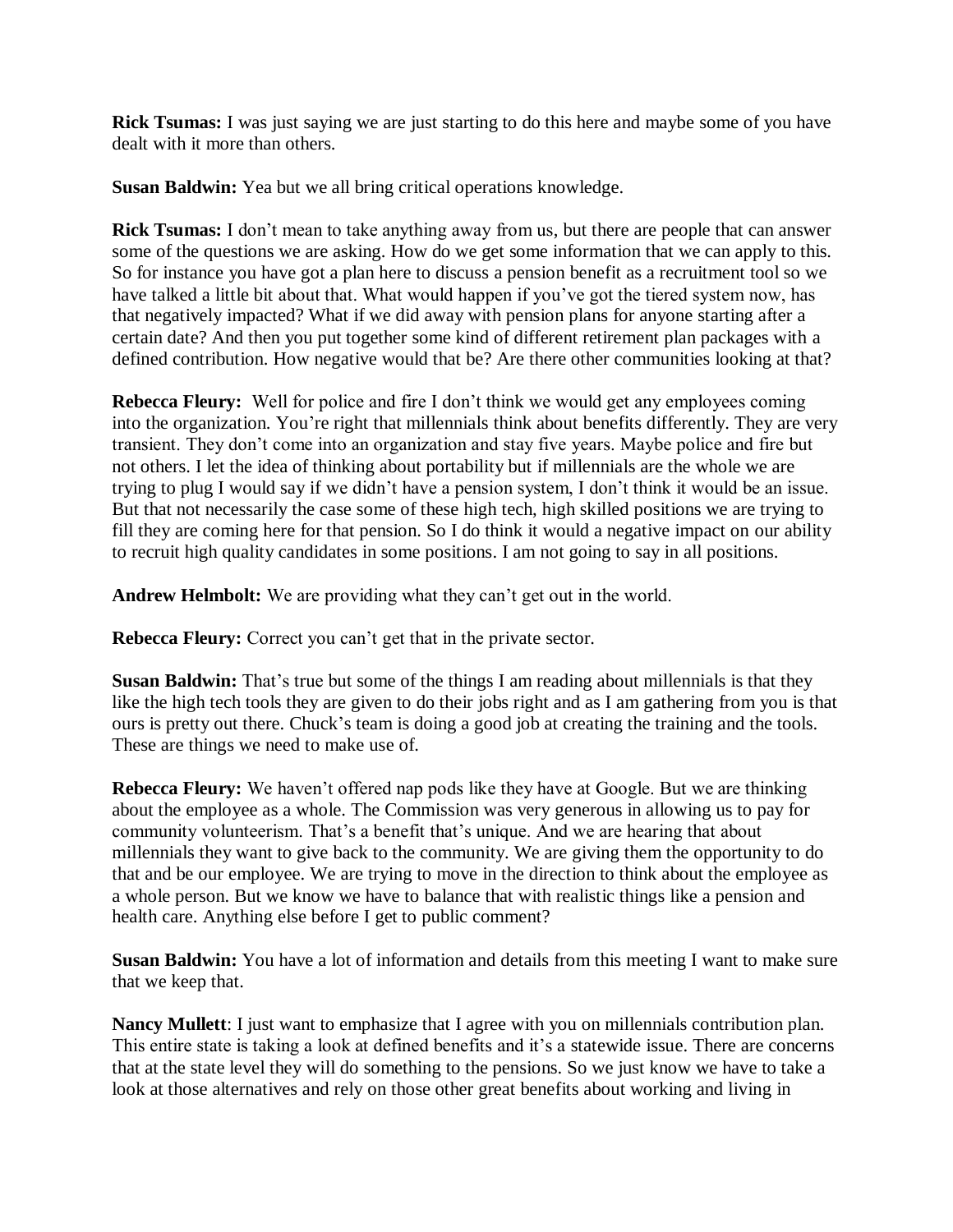Battle Creek that will attract and keep people. Because the defined benefit as a system, just from being in the private sector, it's not sustainable.

**Rebecca Fleury:** Right. That's what we are learning. We created a system that isn't sustainable.

**Andrew Helmbolt:** Well like a lot of things, it's built on growth. It only works if the whole economy is in a slow rate and all these people are paying in.

**Rick Tsumas:** Well the life expectancy used to be 65-67, it wasn't meant to support until 80-90 years old.

**Nancy Mullett:** But taking a look at those really top dogs in the union industry, auto workers, steel workers, teachers all of whom are moving away or completely obliterated those plans. The defined benefits are gone for so many of the steel workers. That's only in the last three years. So they are doing that.

**Joyce Snow:** Management for General Motors, I just talked to someone on the phone last week and he is management but doesn't have any health care. The union guys have it and hardly pay anything.

**Susan Baldwin:** Interesting that you say all this because way back in the 80's. I worked for Blue Cross Ohio and we had all this stuff already there in a menu option. I had flex time, I could change my schedule, I selected what I wanted to put in for pension and health care.

**Nancy Mullet:** Those cafeteria plans are not around anymore. I don't know why they went away.

**Joyce Snow:** I can confirm that many of our separations have not been benefits but pay. Most are leaving for more money. Maybe the pension isn't as good but I said to a couple of guys that your benefits are better here and it didn't matter, they wanted more money.

**Linda Morrison:** It's all about the 'now'.

**Rebecca Fleury:** Thank you. Ok so public comments:

**Tate Trajilla – Minges Creek**: Great conversation, I wish I could interject more but I think that one thing that's valid is increase pay and increasing pension contribution. Not only do you put away that pension liabilities but the employee themselves can take control of their own finances and you have a matching 401k or 457 option as well. Then the employee has more control of what they want. An increased salary would allow them to make those decisions. A lot of us newcomers like to see that higher salary and say that this is a good way to move forward and then the retirement thing is like an afterthought. I don't think people are coming here for a cushy retirement. I want to buy a house for my family now…maybe higher salary and higher pension contribution. I don't know how familiar you are with the Federal government but they currently have a program after going through this same thing in the 80's. They used to have full pensions and now they changed to a three tier system. You have your social security, your 401k and a